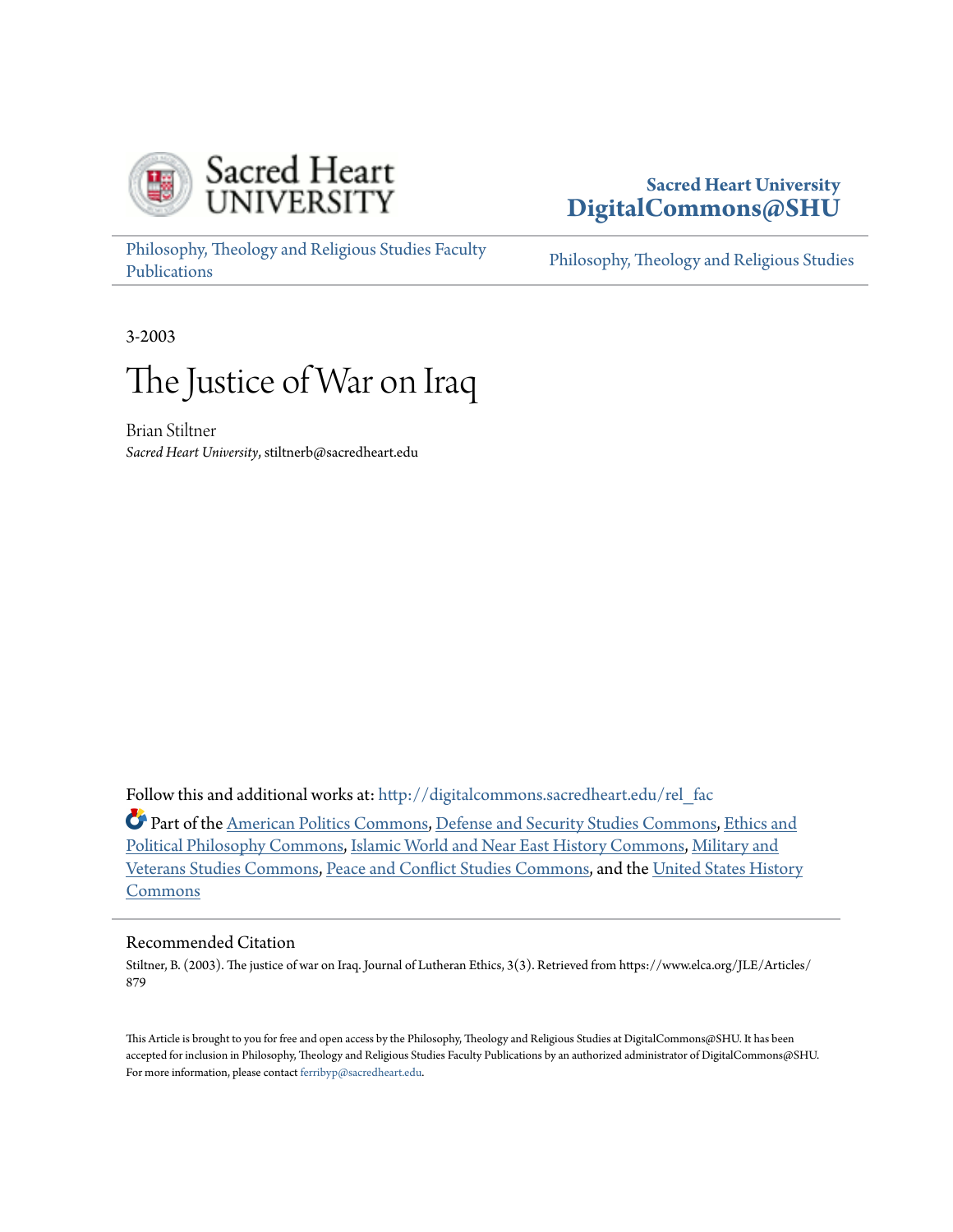# **The Justice of War on Iraq**

Brian Stiltner, Ph.D. Associate Professor and Chairperson Dept. of Philosophy, Theology and Religious Studies Sacred Heart University Fairfield CT 06825

*The author argues that the U.S. and its partners have rightly arrived at war on Iraq as a just and necessary last resort. The potential problems with the just-war case are notable, particularly concerning the after-effects of the war, but they do not incurably undermine the case for going to war. Instead, both supporters and critics of the war around the world should strive to keep their governments committed to post-war reconstruction and a transition to a free and stable government in Iraq. Several just war criteria, particularly as these are articulated in the Catholic tradition, are used to assess the arguments for war.* 

### **Just War Theory for a New Century**

[1] With a few exceptions, the public consensus of Christian religious leaders has been that war the United States and the United Kingdom have threatened against Iraq during the last four months is wrong. In the words of a statement of religious leaders in the U.S. and U.K. wrote such a war would be "illegal, unwise, and immoral." Some of these religious leaders and church bodies embraced nonviolence as a rigorous ideal; other leaders and bodies used the framework of just war theory to claim that the case for war had not been convincingly made. Indeed, Christian ethical arguments for the war have been hard to come by (for one exception, see Hinlicky). But I think the case can be made that the war-which the U.S., U.K, and a few partners have just commenced-is legal, necessary, and moral. At the very least, the case should be made in a convincing manner, not just posed in the objections to anti-war arguments, so that the Christian community's deliberations are properly tested and refined. Therefore, I will present the case that the U.S. and its partners have rightly arrived at war on Iraq as a just and necessary last resort. The potential problems with the just-war case are notable, particularly concerning the aftereffects of the war, but they do not incurably undermine the case for going to war. Instead, both supporters and critics of the war around the world should strive to keep their governments committed to post-war reconstruction and a transition to a free and stable government in Iraq.

[2] The just war tradition is the framework in which this case is defensible. This tradition is the predominant method of reasoning in Western political and religious thought; it is a framework that best fits with the democratic ideal of a free, just, and peaceful social order. This tradition offers several principles that political and military decision makers must meet in order to call the war they wage justified. Just war principles can obviously be abused to justify all kinds of causes, but most political leaders feel constrained to make the case that their cause and methods are just; in other words, the theory provides a framework for the public debate.

[3] It is also important to realize that just war principles can wrongly be used to erode away a case for war. Just war theory is an exercise in prudential judgment-making. Not every eventuality of war can be foreseen, and even when some very bad effects can be anticipated, the theory does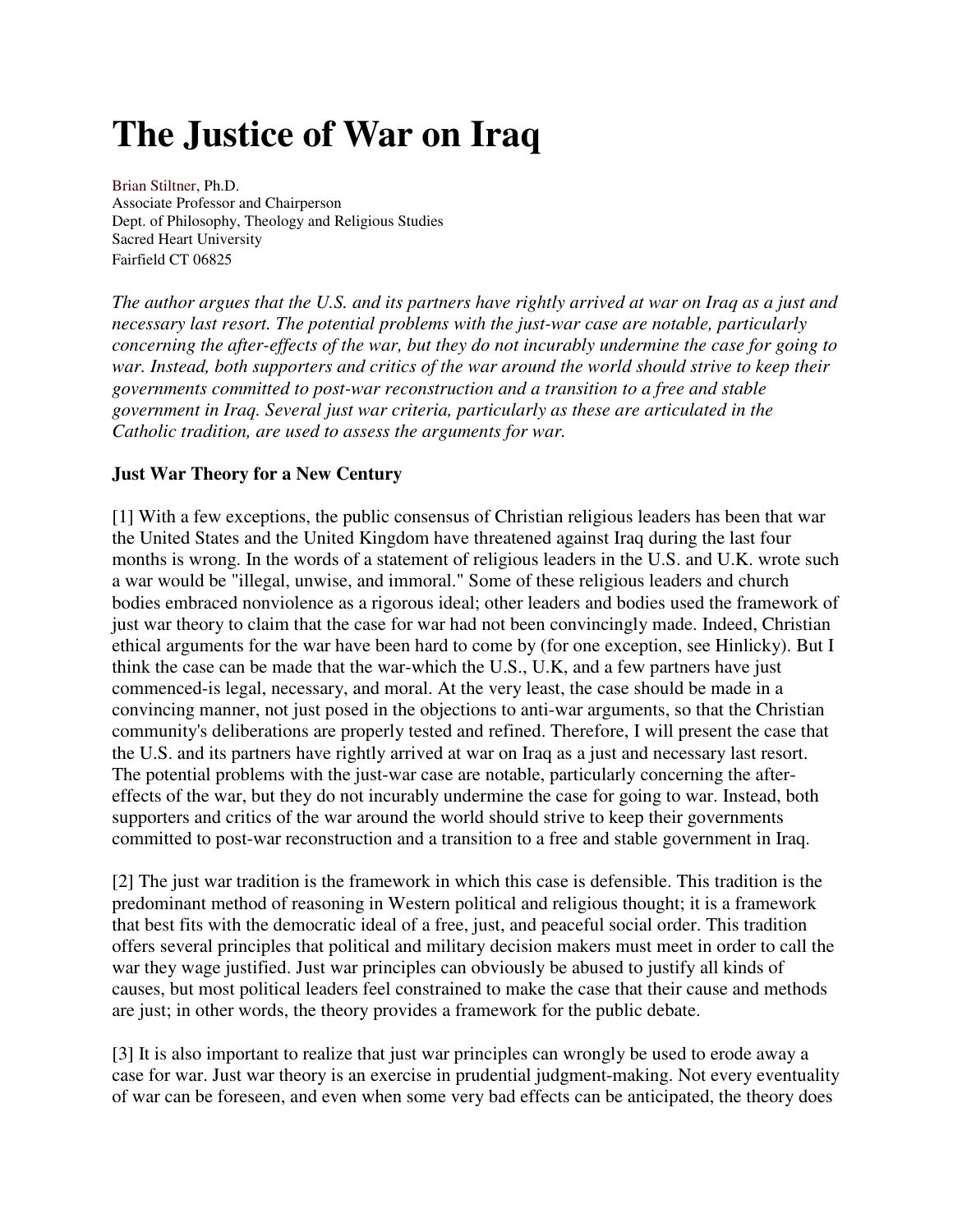not necessary stop the decision to wage war. Yet the prudential nature of the theory and its foundation in a theory of statecraft has been overlooked in recent years. According to George Weigel, assuming that just war theory places a "presumption against violence" at its center, many Christian ethicists and religious bodies in recent years have placed the bar for meeting the criteria so high that it is difficult to see what war could pass muster. I myself accepted this presumption for a long time, but have found the need to rethink it in the post-September-11 eraan era in which virulent religious terrorism can be easily linked with proliferation of weapons of mass destruction to threaten human life and political stability anywhere on the globe. In what follows, I apply several just war criteria to the Iraq situation to make the case for military action. At appropriate times, I signal places where just war principles may need to be developed in response to the genuinely novel world order, but also acknowledge the unresolved questions.

[4] When just war theory is employed in public debate, the arguments made are often not distinctively religious, even when offered by religious leaders. So, for example, Bishop Wilton Gregory's letter to President Bush on behalf of the Administrative Committee of the U.S. Conference of Catholic Bishops (September 13, 2002) looked little different from former President Jimmy Carter 's New York Times op-ed (March 9, 2003) in raising critical questions against military action under the rubric of just war principles. This publicity of the just war theory can be both a strength and weakness for the Christian community: the strength lies in the possibility of influencing public policy; the weakness lies in the possibility of not offering anything new and spiritually powerful to moral debate. My analysis here falls mostly on the "publicity" side of the spectrum, but I also indicate why Christians should embrace this case. I will draw upon specific uses of just war theory within my own Roman Catholic tradition.

# **War Must Have a Just Cause and be Waged with a Right Intention**

[5] The just cause for war against Iraq is that the international community has continually and even now found Iraq to be producing and hiding weapons of mass destruction and delivery systems in violation of a series of United Nations Security Council resolutions stretching back to 1991. Iraq has used such weapons in its war against Iran and against Kurdish minorities in its own country, killing tens and tens of thousands of people. The issue of weapons of mass destruction brings together the moral and legal rationales for the war. The moral rationale is further strengthened by considering the brutal, oppressive nature of Saddam's rule over Iraq, which will be considered later in this essay.

[6] Security Council Resolution 1441 was passed unanimously on November 8, 2002. In it, the members found Iraq already to be in material breech of numerous previous resolutions. Nothing Iraq has done since then has brought it out of non-compliance. Iraq has not accounted for thousands of liters of anthrax and other chemical and biological agents. The inspectors have had to track down violations and force every little concession out of Iraq, such as the dismantling of banned al-Samoud 2 missiles. Over the past twelve years, Iraq has shown no intention of disarming. Do we expect to keep inspectors in Iraq permanently? As happened shortly after the Gulf War, the will of the Security Council to hold Iraq to terms will erode. How will it be possible to contain Iraq from developing these weapons? Given the history of the inspections regime and Iraq's non-compliance, it simply won't.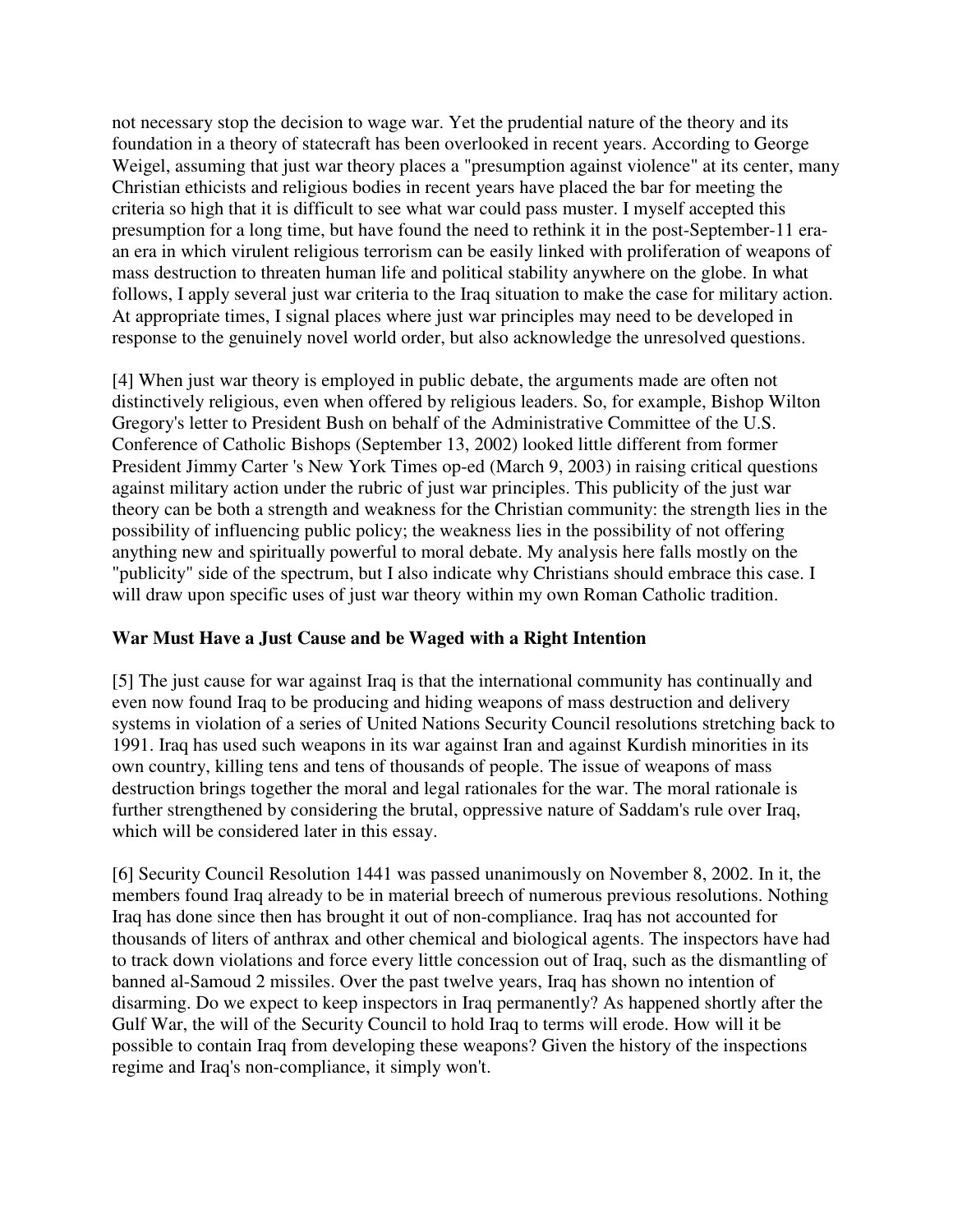[7] On two major points, the claim of a just cause has been legitimately challenged. (On many other points, such as those suggesting the Bush Administration's supposed motives of oil, hegemony, or psychological satisfaction, just cause has been poorly challenged). First, the Administration has made unconvincing claims linking Iraq to al-Qaeda and the 9/11 attacks. It is true that President Bush had made arguments suggesting links between Iraq and terrorism in general and al-Qaeda specifically. Mr. Bush has perhaps let a rhetorical strategy give a misleading impression. No one thinks that Iraq was directly responsible for 9/11, nor is it likely that there are significant links of Saddam Hussein to al-Qaeda. Yet Hussein presents a serious threat to the U.S. and other countries because of his ability to supply terrorists. His animus against the U.S., his encouragement of suicide bombings in Israel through monetary rewards to the families of dead bombers, and evidence such as that presented by Secretary of State Colin Powell to the Security Council indicate that Hussein is willing to support terrorism from many quarters.

[8] Second, a just cause for this war has been challenged because the threat to the U.S. is not imminent. According to classical just war reasoning, developed from the 4th century through the rise of modern international law, this is true (for an instructive analysis, see Walzer, chapter 5). But just war is a tradition that has always developed lest it ossify into irrelevance. In the 20th century, the Catholic Church taught about just war obligations in ways that referenced traditional notions of self-defense while recognizing the new challenges of modern war. Pope Pius XII said in 1953: "The community of nations must reckon with unprincipled criminals who, in order to realize their ambitious plans, are not afraid to unleash total war. This is the reason why other countries, if they wish to preserve their very existence and their most precious possessions, and unless they are prepared to accord free action to international criminals, have no alternative but to get ready for the day when they must defend themselves" (quoted in NCCB #76, n. 27).

[9] Though Pius was thinking in terms of preparing for a classic state-on-state aggression, his warning about ambitious criminals who plan for total war was prescient. One way that Pius's teaching may need to be applied in the 21st century is to affirm with George Weigel: "Some states, because of the regime's aggressive intent and the lack of effective internal political controls on giving lethal effect to that intent, cannot be permitted to acquire weapons of mass destruction. Denying them those weapons through proportionate and discriminate armed forceeven displacing those regimes-can be an exercise in the defense of the peace of order, within the boundaries of a developed just war tradition." I think the just war tradition will be able to bear this development. But since the kind of aggression Weigel describes is usually not directed at only one nation, the responsibility for responding to it falls most appropriately on the community of nations.

#### **War Must be Declared by a Competent Authority**

[10] In light of the last sentence, the serious and much-debated issue under this rubric is whether the U.S. is acting against the dictates of international law and of moral reason by waging war unilaterally rather than with the explicit approval of the U.N. Security Council. It should be clear from what I have already written that I think sufficient international authority was obtained under Resolution 1441. It is worthy of note that Resolution 678 (1990) authorizes "Member States" to enforce the resolutions against Iraq and to "keep the Security Council regularly informed on the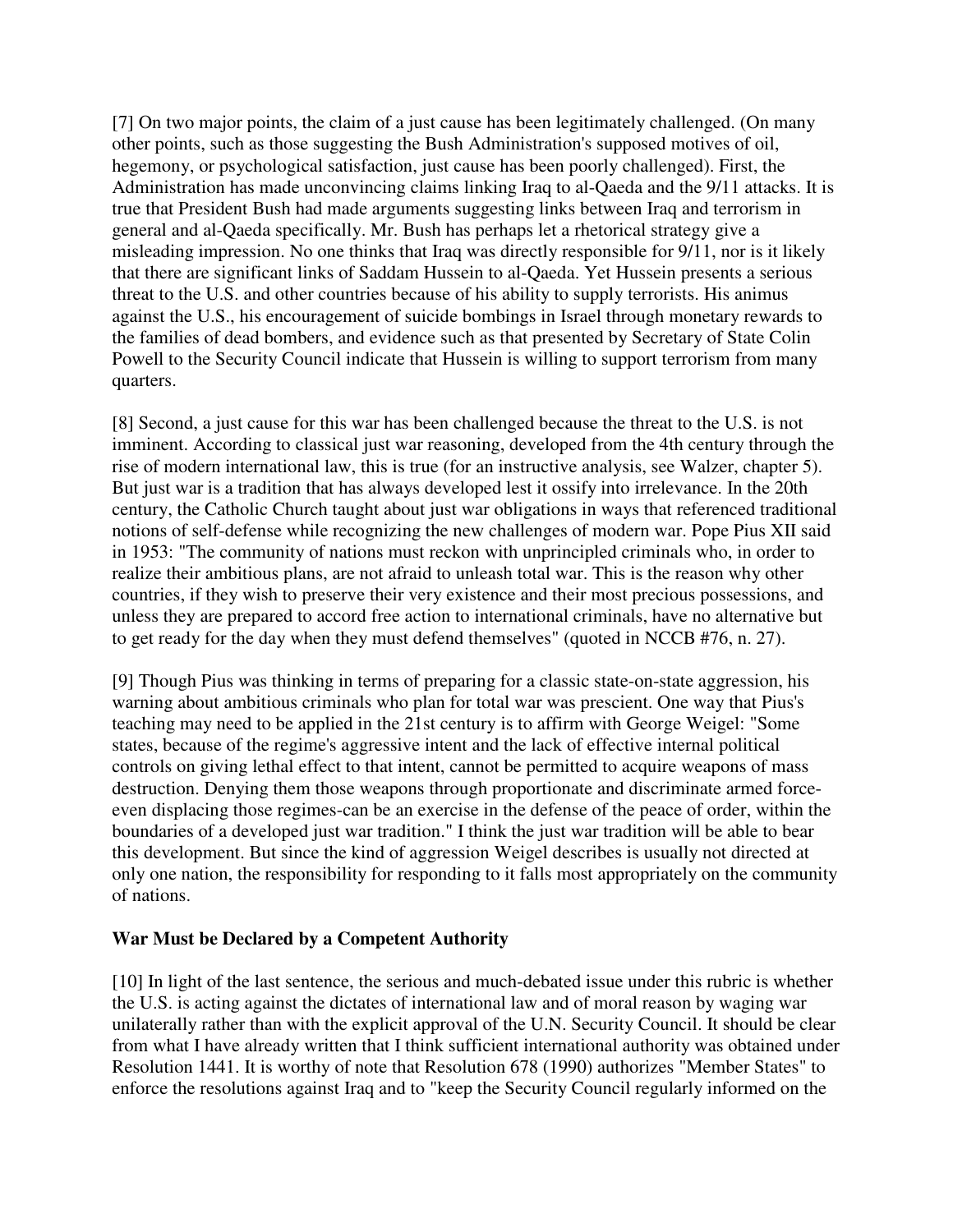progress of actions undertaken." Resolution 1441 reaffirms the statement. As a technical matter, I do not see that the U.S., U.K., and other "Member States" violated international law or U.N. procedures. But the strictly legal matter of authority under international law is perhaps not as important as the ethical matter.

[11] Regarding the latter, I strongly favor a multilateral approach. A commitment to effective international institutions is vigorously supported in Catholic social teaching. Recognizing the necessity of legitimate authority to administer for the common good and the increasing interdependence of the world, the Church in the 20th century strongly affirmed the need for international governing structures. So Pope John XXIII in 1963: "Today the universal common good poses problems of world-wide dimensions, which cannot be adequately tackled or solved except by the efforts of public authority endowed with a wideness of powers, structure and means of the same proportions" (quoted in NCCB #241).

[12] Working through such an institution is the ideal. People doubt the commitment of President Bush to working through the U.N. I agree that Bush did not handle this and other aspects of building his case against Iraq as well as he could have. He appeared to begin the diplomatic process last fall with his mind made up. Yet it is notable that Bush made the efforts he didagainst the instincts of key advisors-to secure the first resolution and to attempt a second. I am more impressed by Prime Minister Tony Blair. No one can deny that he made reasonable attempts to lay out a path for Iraq to follow to avoid war. In the last few weeks, these attempts focused on setting clear benchmarks for the Iraqi regime to meet to show compliance with U.N. resolutions, or else they would face force.

[13] As I reflect on this issue, I am torn. On the one hand, religious bodies made very strong pleas for no military action to be taken without the consensus of the Security Council. The military action of the "coalition of the willing," outside of U.N. structures, might rupture relations in the international community and make it harder for the U.N. to fill an effective role in the future. On the other hand, as much as it may be said that the U.S. proceeded with no goal in mind but war, France, Russia, and China proceeded with war completely ruled out as an option. Though one might say that their presumption should be against war, these countries' position also signaled an unwillingness of Security Council members to require consequences for the violation of resolutions that they themselves voted for. The moral high-ground of these three countries is also questionable, given the economic ties they have and seek with Iraq (see Davis). In the end, diplomacy failed to achieve consensus. But diplomacy is a multi-way street: the U.S. is not fully to blame.

#### **War Must be a Last Resort**

[14] So was the war a last resort? We must clarify that this just war principle does not mean that war is to be avoided at all costs (after all, there is always something more that could be tried); it means that all reasonable attempts must be made to seek a just resolution of a pending conflict. The key words in that sentence are "reasonable" and "just." Legitimate public authorities should go to war if they must do so to right an injustice. If they can achieve justice without violence, then they must. But they may not significantly compromise the justice of the outcome simply to secure peace. Such compromise with Iraq has happened continually over twelve years and during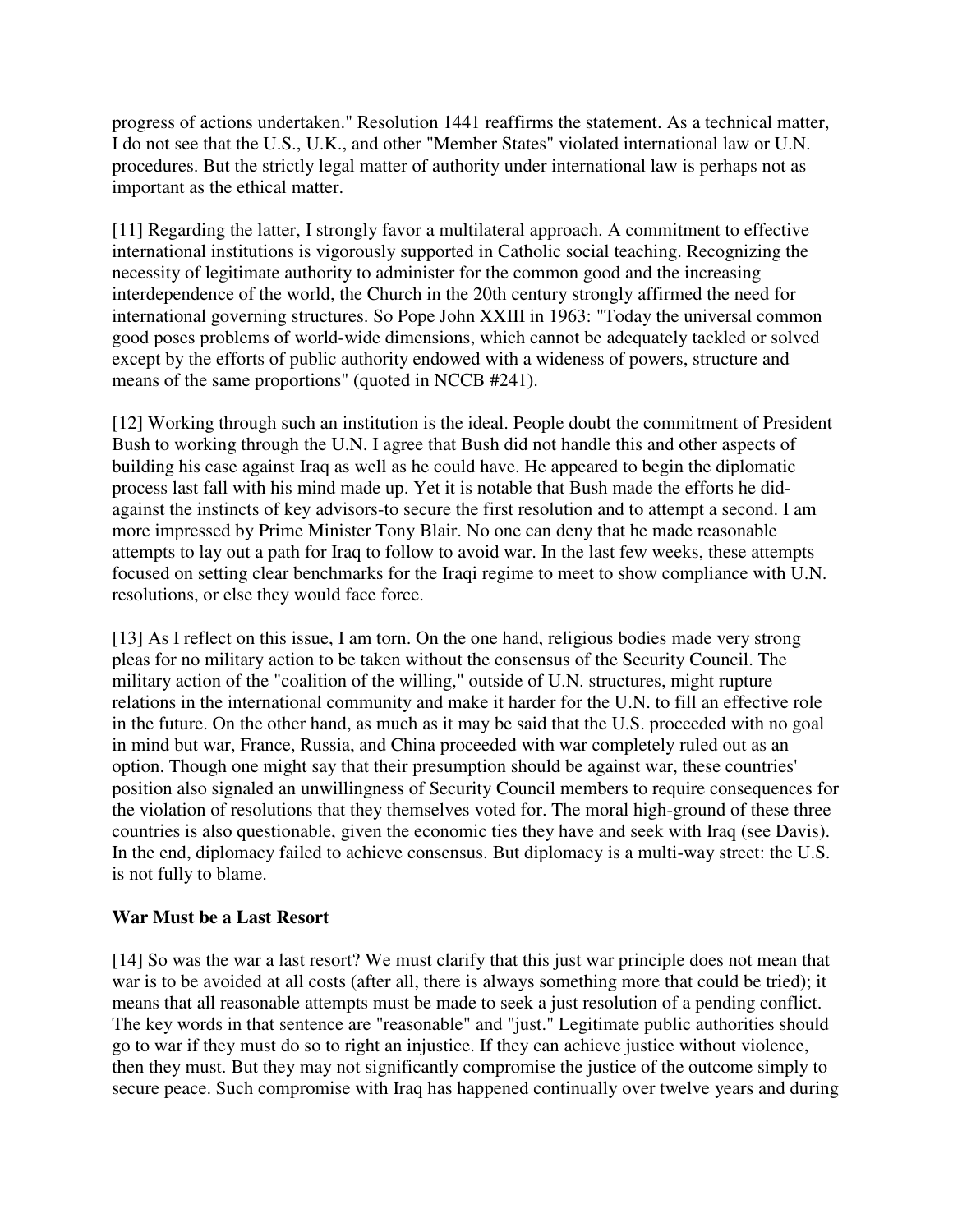the most recent inspections cycle.

[15] For this reason, I do not accept the retort, "The international community waited twelve years; why couldn't it have waited a few more months for the sake of gaining consensus?" First, the international community did not wait; Hussein effectively exhausted the patience of most nations to see the post-Gulf War resolutions enforced. Second, I do not see what credible plan France or other Security Council members offered for ensuring Iraqi compliance at this late date, or that would have achieved consensus. The last resort principle validated the final effort of the U.K. for a second resolution. Blair's government proposed two more weeks with rigorous benchmarks for Iraq to meet. But some Security Council members were unwilling to give any teeth to the meaning of last resort.

[16] So when the Holy See Press Office Director, Joaquin Navarro-Valls, said on March 18, 2003, "Whoever decides that all peaceful means that international law has put at our disposition have been exhausted assumes a serious responsibility before God, his conscience, and history," I believe he unfairly points the finger (unilaterally rather than multilaterally, if you will) and provides no meaningful sense of when last resort has been exhausted. His statement suggests not that a certain peaceful, lawful option remains, but that it was wrong of anyone to decide otherwise.

### **Innocent Civilians Must Not be Intentionally Targeted**

[17] The well-being of the innocent people of Iraq is a major concern of the anti-war critics. Rightly so. War is always destructive and some innocent (that is, non-combatant) lives are always lost. No morally sensitive person wants to see innocent people die. The loss of life is one of my greatest worries about the war. But the statement that some innocent people will die is not a bar to the waging of a just war, if one claims this framework. President Carter obscured the issue in his New York Times op-ed. Simply stating that non-combatants will die, he suggested that this just war criterion cannot be satisfied in Iraq. But so stated, it cannot be satisfied in any war. Instead, the principle of discrimination, as it is called, requires not targeting population centers and taking all due care to minimize the loss of civilian life (see Walzer, chapter 9).

[18] I take some comfort in the fact that an extremely high percentage of the coalition's weapons ordinance will be precision guided, but this doesn't mean that the war will be bloodless. On the other hand, neither does it mean that "dumb bombs" can't be used within moral parameters. The key point is for the military to use whatever weapons it has for legitimate targets, running sufficient risks to its own safety in order to minimize the loss of civilian life on the other side. In the Gulf War and other air campaigns of the 1990s and 2000s, the military has certainly avoided targeting civilians and taken due care in a number of ways. One tactic that raises moral questions is flying sorties at very high altitudes so as to avoid any loss of military personnel from antiaircraft fire. Given the massive superiority of American forces, this tactic seems more scrupulous with fliers' lives than with civilian lives. I cannot make a more precise judgment, though, without further investigation of the issue.

[19] Another concern that falls under this principle is the possible effects of an invasion when it comes to the city of Baghdad. Will fighting in the streets be a bloody mess? We must hope not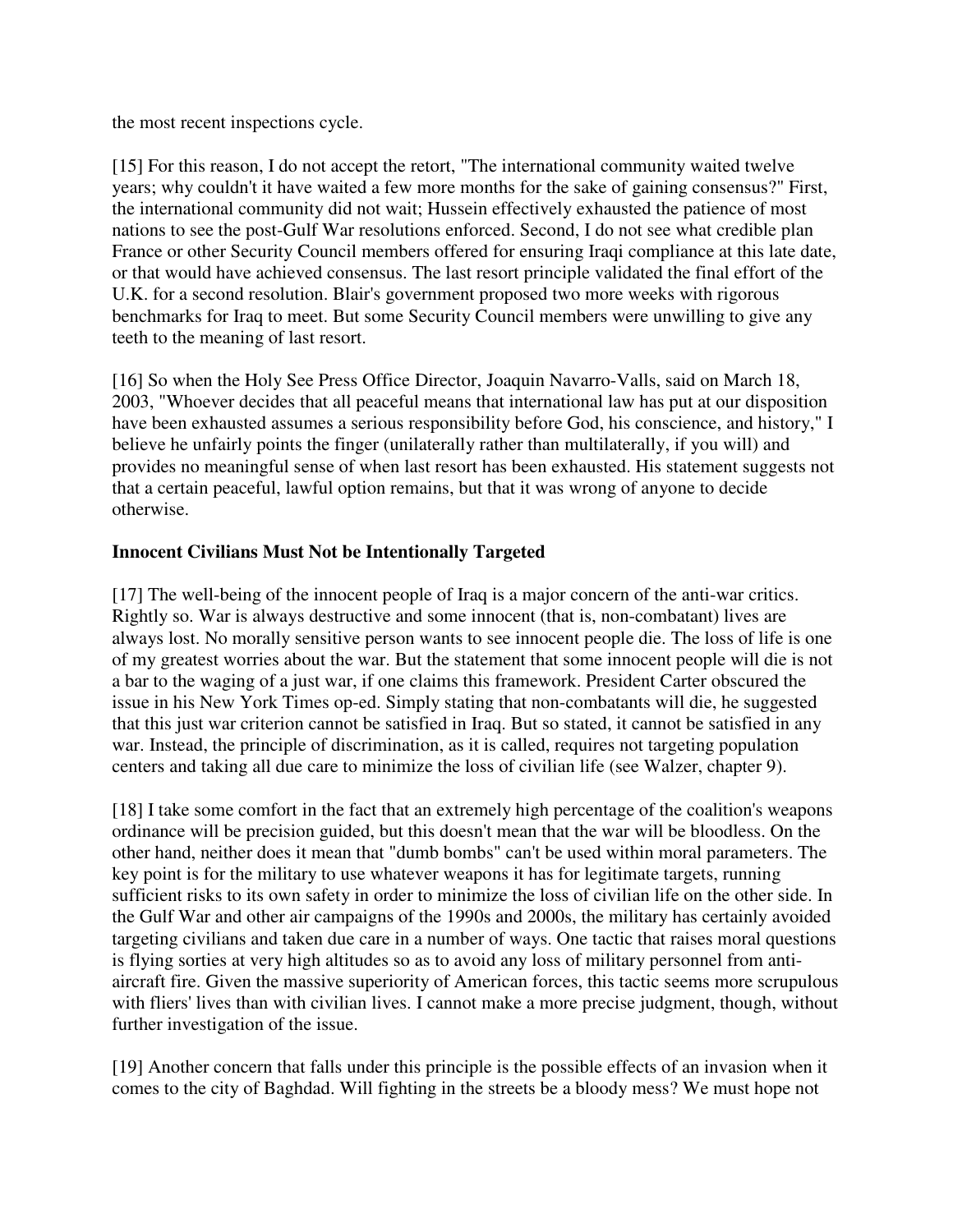and must rely on the military planners to develop a plan that protects their own men and women as well as civilians. I do agree with the critics that the question of Baghdad has not been faced as squarely and honestly as it needs to be. Further ethical concerns about effects of the war on civilians come up under the next principle, the last I will discuss.

# **The Expected Outcomes of War Must be Proportional to the Damage Caused**

[20] In other words, you can't cause more bad than good results, even if your cause is just and the war is winnable. This principle refers to reasonably expected results but, in war, predictions can go horribly awry. Therefore, the decision makers must start the war with a plan that reasonably expects a greater balance of good over bad and they must continually reassess the balance as the war goes on. When thinking about outcomes, many fearsome concerns arise. Will the war so demolish the infrastructure of Iraq that tens of thousands will die after the war? Will it cause a "blowback" of terrorism against the U.S.? Will it cause a backlash against the U.S. in the court of world opinion and undermine important cooperative projects? Will the constituencies in post-war Iraq be able to achieve freedom under a stable government? Will the U.S. see the project of reshaping Iraq through to a just conclusion?

[21] All of these matters are hard to predict. Yet it is incumbent on the decision makers to take the questions into account. These leaders have a responsibility to strive for a beneficial outcome on matters that are (at least somewhat) under their control. So the ethical arguments should be directed toward the destructive effects of war on the populace and on the U.S.'s post-war plans.

[22] The war will be destructive, to be sure. Yet the cost of not going to war is to continue the stand-off under which Saddam terrorizes his citizens and diverts resources from the oil-for-food program. The cost is the continuation of economic sanctions that have been harming and killing citizens for years-because of how Saddam abuses them. I think a strong humanitarian and Christian argument can be made for war as the way to decisively end the need for sanctions and the effects that flow from them. Now, one could counter that the U.N. should end the sanctions altogether, easing the suffering of citizens without war. But that victory for Hussein will only consolidate his power, a power that will still be used to the detriment of his people. Even the nations against war expected to continue sanctions until Iraq was fully disarmed. Given that Iraq's voluntary disarmament was nowhere in sight, neither was an end to sanctions.

[23] As I look at what Saddam Hussein and his Baathist Party have done to Iraq's people and neighbors for over two decades, the only just solution I see left is ending his dictatorship. However, my argument might problematically open the door to an expansive use of military force in order to make other nations free and democratic. That kind of interventionism is not what I am proposing, though I do believe that the community of nations has the duty of intervening to prevent humanitarian crises such as genocide. If Saddam were a dictator only within his borders, it most likely would not be prudent or justifiable to attack him. But there is no inconsistency in finding that he is a threat simultaneously to the U.S., to the region, and to his own people. Though these judgments fit no calculus, at times the case against a dictator becomes compelling enough that other nations have to act against him in the interests of human decency. Almost everyone claims that Saddam Hussein is among the worst of the worst. Why is there so little will to oppose him?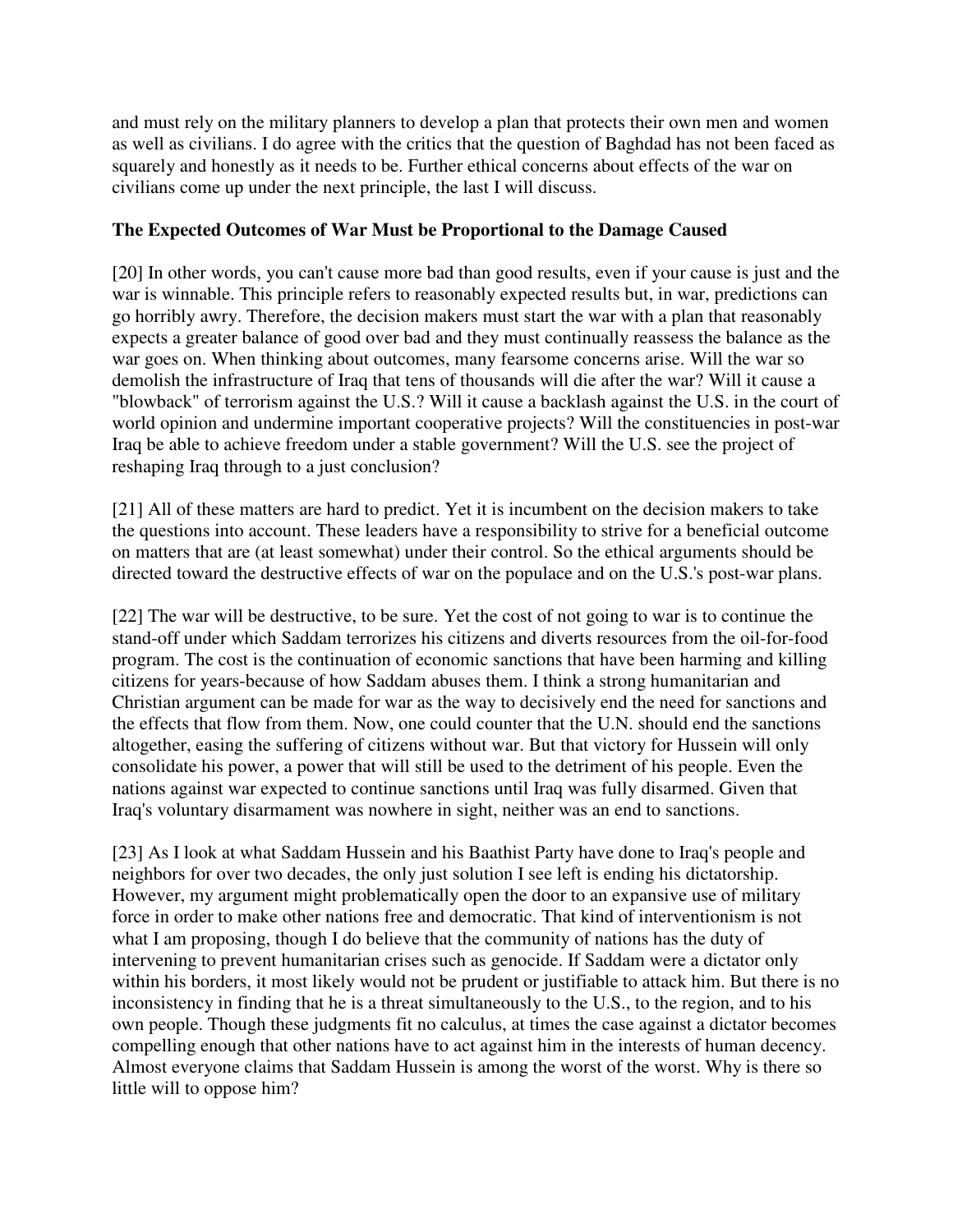[24] The U.S.'s obscure post-war plans have long been the source of my own objections to military action against Iraq. If there is a moral imperative to change the intransigent and murderous regime, then there is a moral imperative to see that Iraq is reconstructed along free and democratic lines. Like many anti-war critics, I realize that such a goal is a tall-order, perhaps not fully possible at this time, given the fragmentation of the Iraqi citizenry (Sunnis, Shiites, and Kurds) and the machinations of other Middle Eastern countries. Like many anti-war critics, I have had doubts that the Bush Administration is fully committed to work for this goal, given the money it will cost and the length of U.S. military occupation it will require. Like many critics, I think it is irresponsible of the Bush Administration to be pushing for massive tax cuts for wealthy Americans when the cost of the war and its aftermath have not been reckoned, and when domestic security measures are still under-funded. Like many critics, I want to know more about all of these plans.

# **The Humanitarian and Christian Goal**

[25] In spite of these reservations, I am taking the President at his word in his address to the nation on March 17, 2003: "As we enforce the just demands of the world, we will also honor the deepest commitments of our country. Unlike Saddam Hussein, we believe the Iraqi people are deserving and capable of human liberty. And when the dictator has departed, they can set an example to all the Middle East of a vital and peaceful and self-governing nation. The United States with other countries will work to advance liberty and peace in that region. Our goal will not be achieved overnight. But it can come over time."

[26] I agree that these are general words, but with them the President puts himself on record that the U.S. will stand by its project. Prime Minister Blair has spoken even more directly along the same lines. The way for citizens and opinion makers to respond to this concern, then, is not to stand down from force against Iraq, for nothing will change that way. Rather, we should work to hold the President and the Prime Minister to their promises and marshal the intellectual and material resources to develop a free Iraq. This project will require vigilance and commitment from Americans. We all want our soldiers to come home soon. But if we all forget about Iraq in six months, we have gained nothing. I am hopeful that won't happen. But I can't deny that I am apprehensive about the road ahead.

[27] This case for war on the regime of Saddam Hussein, under just war reasoning, is a prudential and moral argument. The prudential argument is that the war can be won successfully (hopefully quickly, but not necessarily), with minimal loss of civilian life (I shudder to even write the words, but more than a few thousand civilian dead would be very problematic from the standpoint of discrimination and proportionality), without overwhelming destruction to the infrastructure of Iraq, and without massive terrorist retaliations. The moral argument is that this course, unpalatable and unhappy as it is, should be taken in the interests of disarming an "ambitious criminal" and saving his people from further suffering.

[28] It seems contradictory to contemplate killing people in order to save people. That we sometimes have to do so means we live in a world that is not yet the Kingdom of God. The Lutheran sensibility that animates this Journal is pointedly aware that sin is deeply rooted in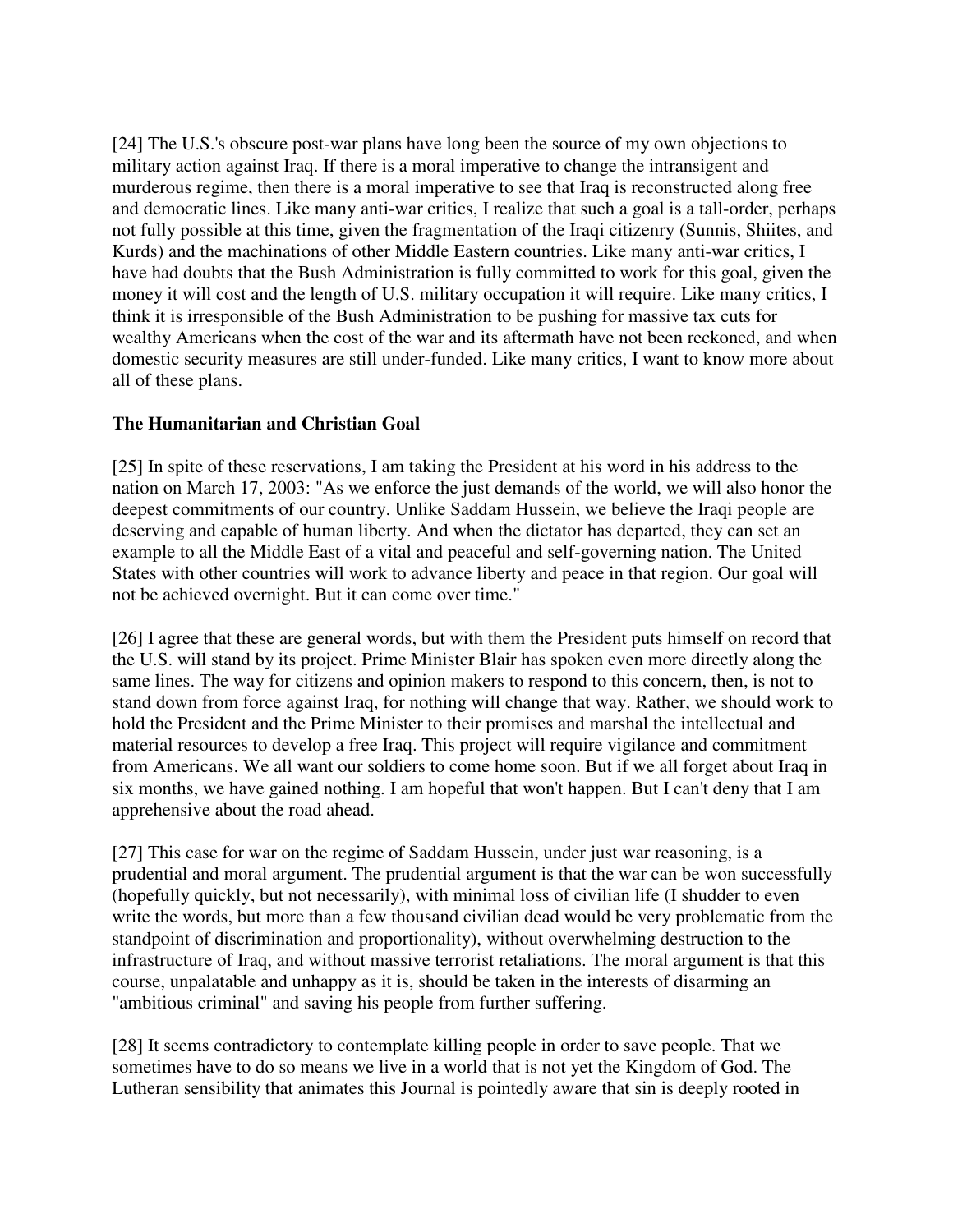every human heart. If I have focused my spotlight on the evil that is perpetrated by Saddam Hussein, I must also acknowledge all the ways that we can go wrong in trying to alleviate that evil. Self-righteous rhetoric can mask self-interests; high-minded goals can be sought with poorly thought-out methods. Even in writing this essay, I had to be reminded by colleagues, then force myself to remember, that defending the justice of one's cause is ill-served by assuming bad motives in one's critics. That temptation can be magnified a thousand times by political leaders wielding lethal force.

[29] Yet my Catholic sensibility convinces me that political power can be wielded for the common good. Sometimes that power must become coercive and violent; when it may do so is guided both by moral principles and contingent prudential judgments. Pope John Paul II said to visiting retreatants on the day before the U.S.-set deadline: "I belong to that generation that lived through World War II and, thanks be to God, survived it. I have the duty to say to all young people, to those who are younger than I, who have not had this experience: 'No more war' as Paul VI said during his first visit to the United Nations. We must do everything possible. We know well that peace is not possible at any price. But we all know how great is this responsibility. Therefore prayer and penance." To say that the conditions for violence obtain in this moment is to affirm that "peace is not possible as any price," even though the Church still urges "we must do everything possible." I hope the morality and prudence of this argument are not misguided. Staying with the path of peace is always more attractive, especially for a follower of Jesus. But there are times when peace must give way to the struggle for justice that will establish a more lasting peace.

# **Acknowledgements**

I appreciated the opportunity to work through these ideas with my students in the course Religion, War, and Peace. I thank the several faculty at Sacred Heart University who read an online draft of this essay and commented frankly, as well as David Clough for a careful point-bypoint rejoinder. I regret that time did not allow me to incorporate more of their suggestions.

# **Bibliography**

Carter, Jimmy. "Just War-Or a Just War?" New York Times. March 9, 2003.

Davis, Charles. "U.S. Force Necessary to Liberate Iraq." National Catholic Reporter. March 14, 2003.

"Disarm Iraq Without War: A Statement from Religious Leaders in the United Stated and the United Kingdom." Sojourners on-line. October 10, 2002.

Gregory, Bishop Wilton D. "Letter to President Bush on Iraq." U.S. Conference of Catholic Bishops document. September 13, 2002.

Hinlicky, Paul R. "The Justice of War against Saddam's Regime: Counting the Cost" Journal of Lutheran Ethics, vol. 2, no. 12. December 17, 2002.